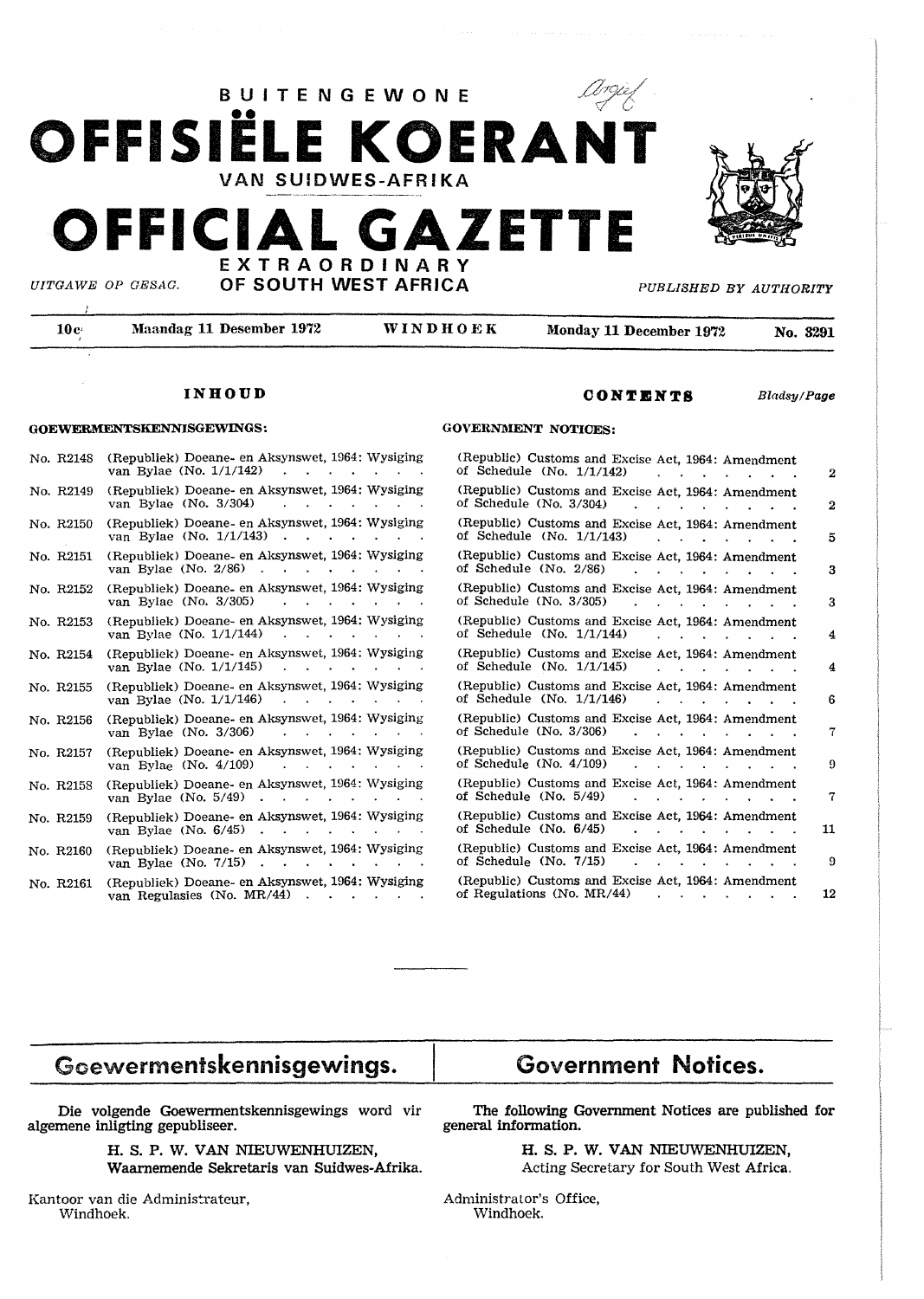#### DEPARTMENT OF CUSTOMS AND EXCISE No. R. 2148 1 December 1972 **CUSTOMS AND EXCISE ACT, 1964. AMENDMENT** OF SCHEDULE 1 (No. 1/1/142)

I. Nicolaas Diederichs, Minister of Finance, acting in terms of the powers vested in me by section 48 of the Customs and Excise Act, 1964, hereby amend Schedule 1 to the said Act to the extent set out in the Schedule hereto.

N. DIEDERICHS, Minister of Finance.

# DEPARTEMENT VAN DOEANE EN AKSYNS

No. R. 2148 1 Desember 1972 DOEANE- EN AKSYNSWET, 1964. -WYSIGING VAN

BYLAE 1 (No.  $1/1/142$ )

Ek, Nicolaas Diederichs, Minister van Finansies, handelende kragtens die bevoegdheid my verleen by artikel 48 van die Doeane- en Aksynswet, 1964, wysig hierby Bylae 1 van genoemde Wet in die mate in die Bylae hiervan aangetoon.

N. DIEDERICHS, Minister van Finansies.

**SCHEDULE** 

|                                           |                                                                                                                                                                                                                                                                                                       | н                   | Ш                        |        |              |
|-------------------------------------------|-------------------------------------------------------------------------------------------------------------------------------------------------------------------------------------------------------------------------------------------------------------------------------------------------------|---------------------|--------------------------|--------|--------------|
| Tariff Heading<br>ਦਾ ਦਾ ਪ੍ਰਾਪਤ ਦੀ ਪੱਛੋਂ ਹ |                                                                                                                                                                                                                                                                                                       | Statistical<br>Unit | Rate of Duty             |        |              |
|                                           |                                                                                                                                                                                                                                                                                                       |                     | General                  | M.F.N. | Preferential |
| 28.40                                     | By the substitution for subheading No.<br>$28.40.05$ of the following:<br>"28.40.10 Triammonium orthophosphate<br>By the insertion after subheading No. 28.40.30<br>of the following:<br>"28.40.40 Calcium hydrogen orthophos-<br>phate (dicalcium phosphate)<br>28.40.50 Tricalcium diorthophosphate | kg<br>kg<br>kg      | free"<br>$20\%$<br>free" |        |              |

Note.-Specific provision is made for triammonium orthophosphate, for calcium hydrogen orthophosphate and for tricalcium diorthophosphate and the duty on calcium hydrogen orthophosphate is<br>increased from free to 20%.

| RY | .AF |
|----|-----|
|----|-----|

|                                                                                                                                                                                                                                                                        | Ħ                      | - 111                       | IV     | v        |
|------------------------------------------------------------------------------------------------------------------------------------------------------------------------------------------------------------------------------------------------------------------------|------------------------|-----------------------------|--------|----------|
| Taricipos                                                                                                                                                                                                                                                              | Statistiese<br>Eenheid | Skaal van Reg               |        |          |
|                                                                                                                                                                                                                                                                        |                        | Algemeen                    | M.B.N. | Voorkeur |
| Deur subpos No. 28.40.05 deur die volgende<br>28.40<br>te vervang:<br>"28.40.10 Triammoniumortofosfaat<br>Deur na subpos No. 28.40.30 die volgende<br>in te voeg:<br>"28.40.40 Kalsiumwaterstofortofosfaat (di-<br>kalsiumfosfaat)<br>28.40.50 Trikalsiumdiortofosfaat | kg<br>kg<br>kg         | Vry'<br>20%<br>$V \Gamma V$ |        |          |

OPMERKING.-Spesificke voorsiening word gemaak vir triammoniumortofosfaat, vir kalsiumwaterstofortofosfaat en vir trikalsiumdiortofosfaat en die reg op kalsiumwaterstofortofosfaat word van vry na 20% verhoog.

#### No. R. 2149 1 December 1972 CUSTOMS AND EXCISE ACT, 1964. AMENDMENT OF SCHEDULE 3 (No. 3/304)

I, Nicolaas Diederichs, Minister of Finance, acting in terms of the powers vested in me by section 75 of the Customs and Excise Act, 1964, hereby amend Schedule 3 to the said Act to the extent set out in the Schedule hereto.

N. DIEDERICHS, Minister of Finance.

No. R. 2149 1 Desember 1972 DOEANE- EN AKSYNSWET, 1964.-WYSIGING VAN BYLAE 3 (No. 3/304)

Ek, Nicolaas Diederichs, Minister van Finansies, handelende kragtens die bevoegdheid my verleen by artikel 75 van die Doeane- en Aksynswet, 1964, wysig hierby Bylae 3 van genoemde Wet in die mate in die Bylae hiervan aangetoon.

N. DIEDERICHS, Minister van Finansies.

#### **SCHEDULE**

| ltem | Tariff Heading and Description                                                                                                                                                              | Extent of Rebate |  |  |
|------|---------------------------------------------------------------------------------------------------------------------------------------------------------------------------------------------|------------------|--|--|
|      | $306.02$ By the insertion after tariff heading No. 28.00 of the following:<br>"28.40 Calcium hydrogen orthophosphate (dicalcium phosphate), Full duty"<br>for the manufacture of toothpaste |                  |  |  |

Nore,---Provision is made for a rebate of the full duty on calcium hydrogen orthophosphate, for the manufacture of toothpaste.

 $\overline{2}$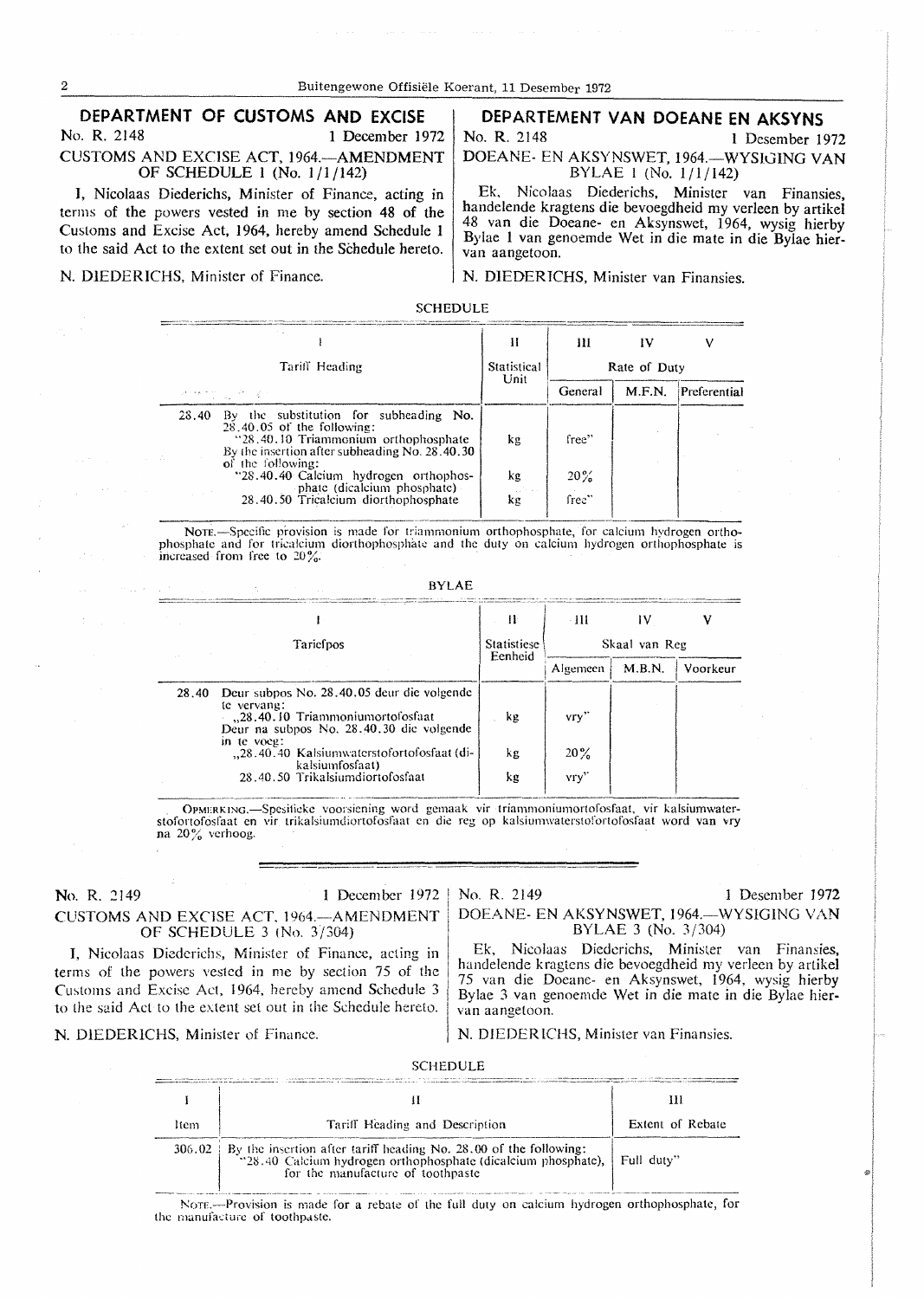| ì<br>I | ı |
|--------|---|
|--------|---|

| Item | Tariefpos en Beskrywing                                                                                                                                                  | Mate van Korting |  |  |  |
|------|--------------------------------------------------------------------------------------------------------------------------------------------------------------------------|------------------|--|--|--|
|      | 306.02 Deur na tariefpos No. 28.00 die volgende in te voeg:<br>,28.40 Kalsiumwaterstofortofosfaat (dikalsiumfosfaat), vir die Volle reg"<br>vervaardiging van tandepasta |                  |  |  |  |

OPMERKING.-Voorsiening word gemaak vir 'n korting van die voile reg op kalsiumwaterstofortofosfaat, vir die vervaardiging van tandepasta ·

**No. R. 2151** 1 December 1972 **CUSTOMS AND** EXCISE ACT. 1964.-AMENDMENT OF SCHEDULE 2 (No. 2/86)

I, Nicolaas Diederichs, Minister of Finance, acting in terms of the powers vested in me by section 55 of the Customs and Excise Act, 1964, hereby amend Schedule 2 to the said Act to the extent set out in the Schedule hereto.

No. R. 2151 1 Desember 1972 DOEANE- EN AKSYNSWET, 1964.-WYSIGING VAN BYLAE 2 (No. 2/86)

Ek, Nicolaas Diederichs, Minister van Finansies, handelende kragtens die bevoegdheid my verleen by artikel *55* van die Doeane- en Aksynswet, 1964, wysig hierby Bylae 2 van genoemde Wet in die mate in die Bylae hiervan aangetoon.

N. DIEDERICHS, Minister van Finansies.

N. DIEDERICHS, Minister of Finance.

SCHEDULE

|        |                                                                                          | Ш               |             |
|--------|------------------------------------------------------------------------------------------|-----------------|-------------|
| Item   | Tariff Heading and Description                                                           | Rebate<br>Items | Territories |
| 206.01 | By the deletion of tariff heading No. 28.25.                                             |                 |             |
|        | Nore.—The provision for an ordinary anti-dumping duty on titanium dioxide, is withdrawn. |                 |             |

BYLAE

|        |                                    | Ш                 | I٦,     |
|--------|------------------------------------|-------------------|---------|
| Item   | Tariefpos en Beskrywing            | Korting-<br>items | Gebiede |
| 206.01 | Deur tariefpos No. 28.25 te skrap. |                   |         |

OPMERKING.-Die voorsiening vir 'n gewone anti-dumpingreg op titaandioksied, word ingetrek.

**No. R.** 2152 I December 1972 CUSTOMS AND EXCISE ACT, 1964.-AMENDMENT OF SCHEDULE 3 (No. 3/305)

No. **R.** 2152 1 Desember 1972 DOEANE- EN AKSYNSWET, 1964.-WYSIGING VAN

BYLAE 3 (No. 3/305)

Ek, Nicolaas Diederichs, Minister van Finansies,

I, Nicolaas Diederichs, Minister of Finance, acting in terms of the powers vested in me by section 75 of the Customs and Excise Act, 1964, hereby amend Schedule 3 **to** the said Act to the extent set out in the Schedule hereto.

handelende kragtens die bevoegdheid my verleen by artikel 75 van die Doeane- en Aksynswet, 1964, wysig hicrby Bylae 3 van genocmde Wet in die mate in die Bylae hiervan aangetoon.

**N. DIEDERICHS,** Minister of Finance.

N. DIEDERICHS, Minister van Finansies.

SCHEDULE

|                                                                                                                                                        | Ш                                              |
|--------------------------------------------------------------------------------------------------------------------------------------------------------|------------------------------------------------|
| Tariff Heading and Description                                                                                                                         | <b>Extent of Rebate</b>                        |
| By the substitution for tariff heading No. 32.07 of the following:                                                                                     | Full duty"                                     |
| By the substitution for tariff heading No. 32.07 of the following: "32.07 Colouring matter (excluding titanium white) for com-<br>pounding with rubber | Full duty"                                     |
|                                                                                                                                                        | "32.07 Dry pigments (excluding titanium white) |

NOTE.-The provisions for a rebate of duty on titanium white for use in the tanning and finishing of leather and the manufacture of insulated electric cable and wire, are withdrawn.

3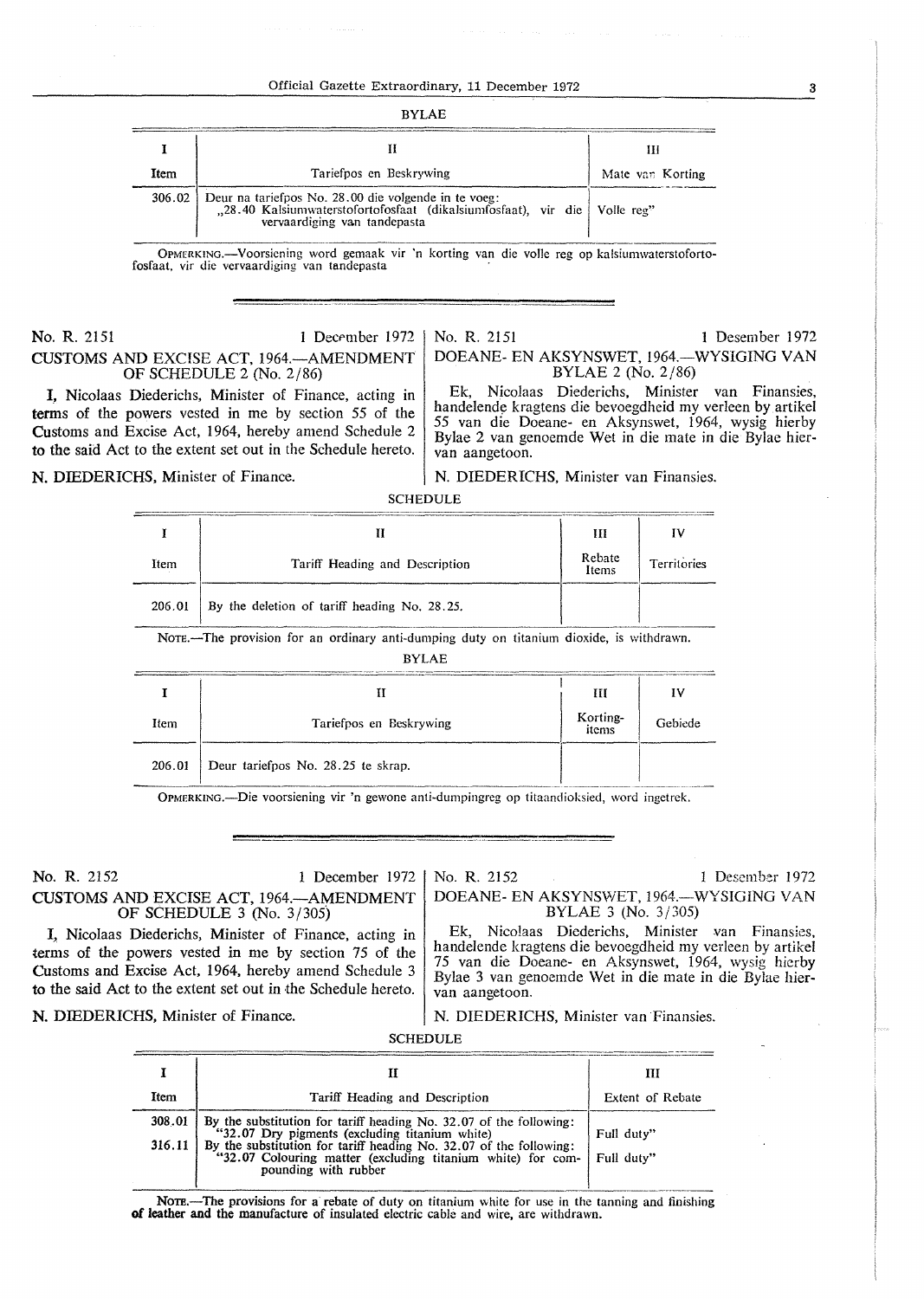#### **RYLAE**

| Item | Tariefpos en Beskrywing                                                                                                                                                                                                                                    | Ш<br>Mate van Korting    |
|------|------------------------------------------------------------------------------------------------------------------------------------------------------------------------------------------------------------------------------------------------------------|--------------------------|
|      | 308.01 Deur tariefpos No. 32.07 deur die volgende te vervang:<br>,32.07 Droë pigmente (uitgesonderd titaanwit)<br>316.11 Deur tariefpos No. 32.07 deur die volgende te vervang:<br>"32.07 Kleursels (uitgesonderd titaanwit) om met rubber saam<br>te stel | Volle reg"<br>Volle reg" |

OPMERKING.—Die voorsienings vir 'n korting op reg op titaanwit vir gebruik by die looi of afwerking van leer en die vervaardiging van geïsoleerde elektriese kabel en draad, word ingetrek.

# No. R. 2153

1 December 1972 CUSTOMS AND EXCISE ACT, 1964. - AMENDMENT OF SCHEDULE 1 (No. 1/1/144)

I, Nicolaas Diederichs, Minister of Finance, acting in terms of the powers vested in me by section 48 of the Customs and Excise Act, 1964, hereby amend Schedule 1 to the said Act to the extent set out in the Schedule hereto.

N. DIEDERICHS, Minister of Finance.

No. R. 2153 1 Desember 1972 DOEANE- EN AKSYNSWET, 1964. - WYSIGING VAN BYLAE 1 (No. 1/1/144)

Ek, Nicolaas Diederichs, Minister van Finansies, handelende kragtens die bevoegdheid my verleen by artikel 48 van die Doeane- en Aksynswet, 1964, wysig hierby Bylae 1 van genoemde Wet in die mate in die Bylae hiervan aangetoon.

N. DIEDERICHS, Minister van Finansies.

| <u>UCILLICIJ</u>                                                                                                                   |                     |              |  |                     |
|------------------------------------------------------------------------------------------------------------------------------------|---------------------|--------------|--|---------------------|
|                                                                                                                                    |                     | m            |  |                     |
| Tariff Heading                                                                                                                     | Statistical<br>Unit | Rate of Duty |  |                     |
|                                                                                                                                    |                     | General      |  | M.F.N. Preferential |
| By the insertion after subheading No. 38, 13, 10<br>38.13<br>of the following:<br>"38.13.20 Arc welding fluxes in granular<br>form | kε                  | $20\%$       |  |                     |

**COUTDUIT** 

NOTE.-Specific provision, at a rate of duty of 20%, is made for arc welding fluxes in granular form.

| ٠ |
|---|
|---|

|                                                                                                                          | Н                      | Ш             |        |          |
|--------------------------------------------------------------------------------------------------------------------------|------------------------|---------------|--------|----------|
| Tariefpos                                                                                                                | Statistiese<br>Eenheid | Skaal van Reg |        |          |
|                                                                                                                          |                        | Algemeen      | M.B.N. | Voorkeur |
| Deur na subpos No. 38.13.10 die volgende<br>38.13<br>in te voeg:<br>"38.13.20 Vlamboogsweissmeltmiddels in<br>korrelvorm | kg                     | $20\%$        |        |          |

OPMERKING.-Spesifieke voorsiening, teen 'n skaal van reg van 20%, word gemaak vir vlamboogsweissmeltmiddels in korrelvorm.

No. R. 2154 1 December 1972 CUSTOMS AND EXCISE ACT, 1964.-AMENDMENT OF SCHEDULE 1 (No. 1/1/145)

I, Nicolaas Diederichs, Minister of Finance, acting in terms of the powers vested in me by section 48 of the Customs and Excise Act, 1964, hereby amend Schedule 1 to the said Act to the extent set out in the Schedule hereto.

N. DIEDERICHS, Minister of Finance.

No. R. 2154 1 December 1972 DOEANE- EN AKSYNSWET, 1964.-WYSIGING VAN BYLAE 1 (No.  $1/1/145$ )

Ek. Nicolaas Diederichs, Minister van Finansies, handelende kragtens die bevoegdheid my verleen by artikel 48 van die Doeane- en Aksynswet, 1964, wysig hierby<br>Bylae 1 van genoemde Wet in die mate in die Bylae hiervan aangetoon.

N. DIEDERICHS, Minister van Finansies.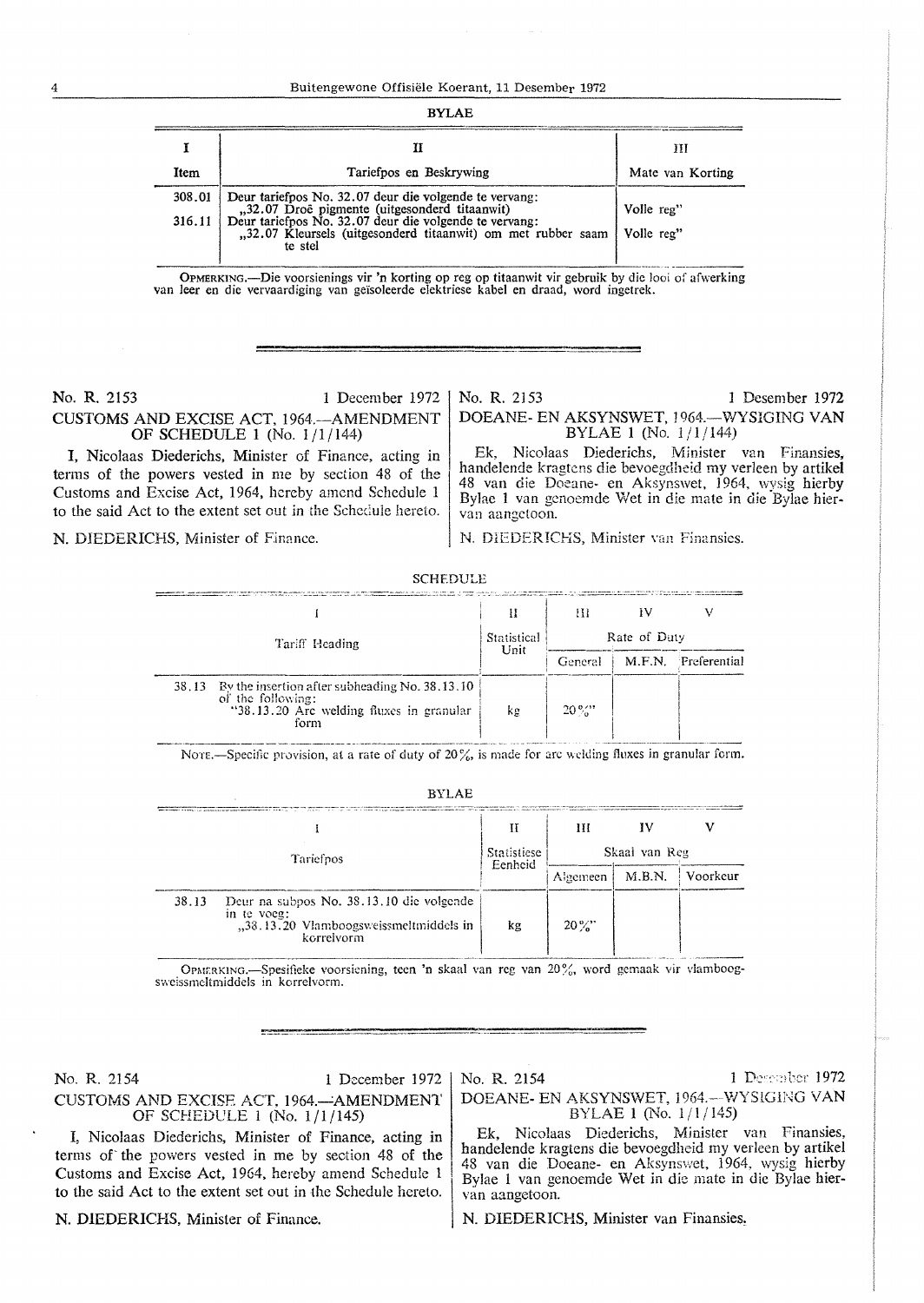### Official Gazette Extraordinary, 11 December 1972

| <b>SCHEDULE</b>                                                                                                                                                                                                                                                  |                    |              |        |              |
|------------------------------------------------------------------------------------------------------------------------------------------------------------------------------------------------------------------------------------------------------------------|--------------------|--------------|--------|--------------|
|                                                                                                                                                                                                                                                                  | П                  | Ш            | IV     | V            |
| Tariff Heading                                                                                                                                                                                                                                                   | <b>Statistical</b> | Rate of Duty |        |              |
|                                                                                                                                                                                                                                                                  | Unit               | General      | M.F.N. | Preferential |
| By the substitution for subheading No.<br>40.02<br>$40.02.15$ of the following:<br>"40.02.15 Polychloroprene latex containing<br>not less than 90 per cent poly-<br>chloroprene in solid form; vinyl-<br>pyridene butadiene styrene latex:<br>polyisoprene latex | kg                 | free"        |        |              |

BYLAE

|           |                                                                                                                                                                                                                                              | П                  | Ш             | I٧     | ν        |
|-----------|----------------------------------------------------------------------------------------------------------------------------------------------------------------------------------------------------------------------------------------------|--------------------|---------------|--------|----------|
| Tariefpos |                                                                                                                                                                                                                                              | <b>Statistiese</b> | Skaal van Reg |        |          |
|           |                                                                                                                                                                                                                                              | Eenheid            | Algemeen      | M.B.N. | Voorkeur |
|           | 40.02 Deur subpos No. 40.02.15 deur die volgende<br>te vervang:<br>"40.02.15 Polichloropreenlateks wat min-<br>stens 90 persent polichloropreen<br>in soliede vorm bevat; vinielpiri-<br>dienbutadieenstireenlateks: poli-<br>isopreenlateks | kg                 | vry"          |        |          |

OPMERKING.-Dit word duidelik gestel dat die subpos ook vinielpiridienbutadieenstireenlaleks insluit.

**No. R.** 2 I *50* I December 1972 **CUSTOMS AND EXCISE ACT, 1964.-AMENDMENT**  OF SCHEDULE 1 (No. 1/1/143)

# No. R. 2150 1 Desember 1972

DOEANE- EN **AKSYNSWET,** 1964.-WYSIGING VAN BYLAE 1 (No. 1/1/143)

I, Nicolaas Diederichs, Minister of Finance, acting *in*  terms of the powers vested in me by section 48 of the Customs and Excise Act, 1964, hereby amend Schedule 1 to the said Act to the extent set out in the Schedule hereto. **N.** DIEDERICHS, Minister of Finance.

Ek, Nicolaas Diederichs, Minister van Finansies, handelende kragtens die bevoegdheid my verleen by artikel 48 van die Doeane- en Aksynswet, 1964, wysig hierby Bylae l van genoemde Wet in die mate in die Bylae hiervan aangetoon.

# N. DIEDERICHS, Minister van Finansies.

SCHEDULE

|                                                                                                             | п           | Ш                                                                                        | IV           | v            |
|-------------------------------------------------------------------------------------------------------------|-------------|------------------------------------------------------------------------------------------|--------------|--------------|
| Tariff Heading                                                                                              | Statistical |                                                                                          | Rate of Duty |              |
|                                                                                                             | Unit        | General                                                                                  | M.F.N.       | Preferential |
| 28.25<br>By the substitution for tariff heading No.<br>28.25 of the following:<br>"28.25 Titanium oxides    | kg          | $15\%$ or<br>4000c<br>per 100<br>kg less<br>90 per<br>cent of<br>the<br>f.o.b.<br>price" |              |              |
| By the substitution for subheading No.<br>32.07<br>$32.07.30$ of the following:<br>"32.07.30 Titanium white | kg          | $15\%$ or<br>4000c<br>per 100<br>kg less<br>90 per<br>cent of<br>the<br>f.o.b.<br>price" |              |              |

Nore.—The duty on titanium oxides and titanium white is amended to  $15\%$  or  $4\,000c$  per 100 kg less 90 per cent of the f.o.b. price. .

5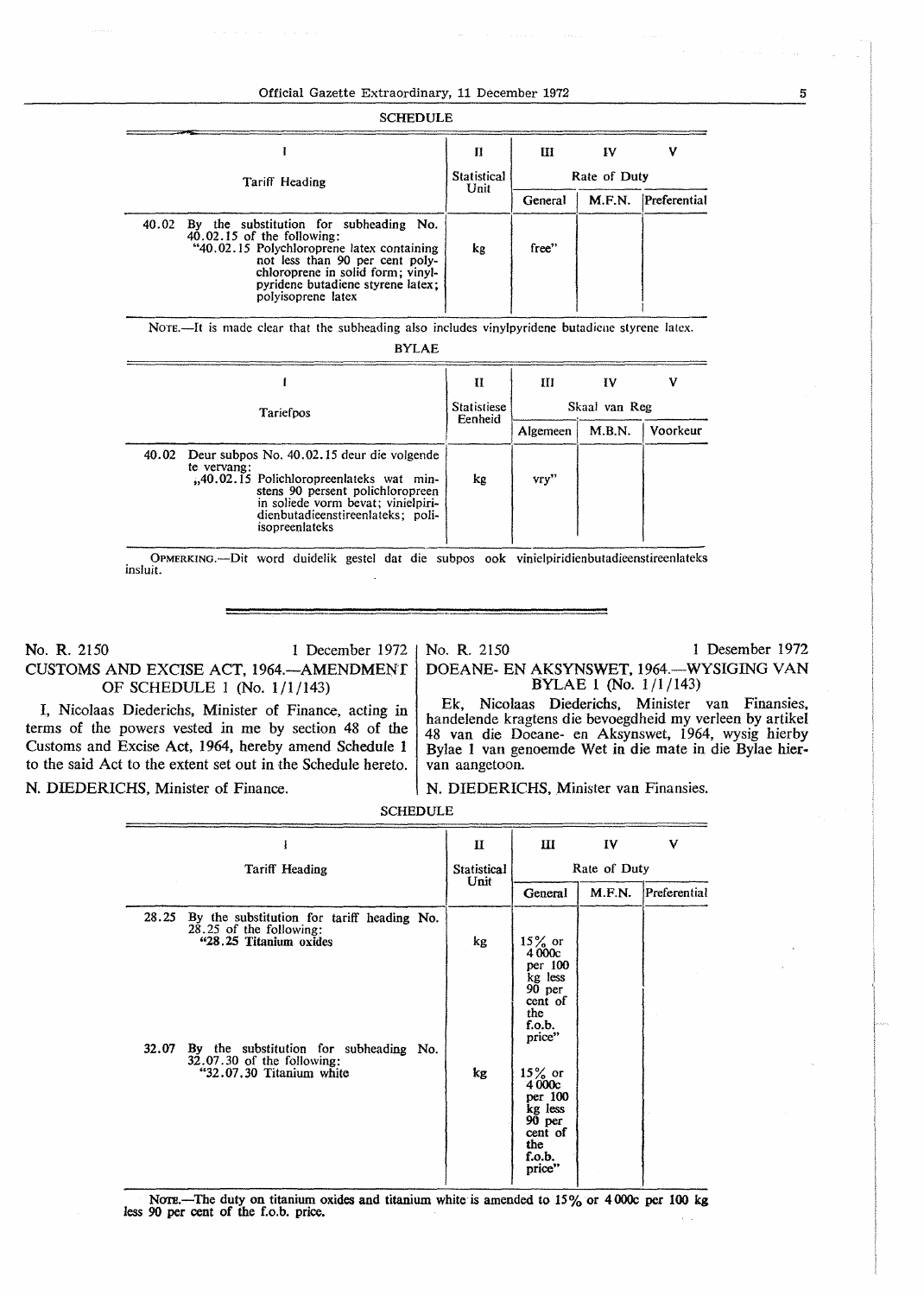| <b>BYLAE</b>                                                                                                                                                                            |                        |                                                                                                                                                                                          |               |          |
|-----------------------------------------------------------------------------------------------------------------------------------------------------------------------------------------|------------------------|------------------------------------------------------------------------------------------------------------------------------------------------------------------------------------------|---------------|----------|
|                                                                                                                                                                                         | H                      | Ш                                                                                                                                                                                        | IV            | ν        |
| Tariefpos                                                                                                                                                                               | Statistiese<br>Eenheid |                                                                                                                                                                                          | Skaal van Reg |          |
|                                                                                                                                                                                         |                        | Algemeen                                                                                                                                                                                 | M.B.N.        | Voorkeur |
| 28.25<br>Deur tariefpos No. 28.25 deur die volgende<br>te vervang:<br>"28.25 Titaanoksiede<br>32.07<br>Deur subpos No. 32.07.30 deur die volgende<br>te vervang:<br>"32.07.30 Titaanwit | kg<br>kg               | $15\%$ of<br>4 000c<br>per 100<br>kg min<br>90 per-<br>sent van<br>die prys<br>$v.a.b.$ "<br>$15\%$ of<br>4 000c<br>per 100<br>kg min<br>$90$ per-<br>sent van<br>die prys<br>$v.a.b.$ " |               |          |

OPMERKING:—Die reg op titaanoksiede en titaanwit word gewysig na 15% of 4 000c per 100 kg min 90 persent van die prys v.a.b.

# **No. R.** 2155 1 December 1972 CUSTOMS AND EXCISE ACT, 1964.-AMENDMENT OF SCHEDULE I (No. 1/1/146)

I, Nicolaas Diederichs, Minister of Finance, acting in terms of the powers vested in me by section 48 of the Customs and Excise Act, 1964, hereby amend Schedule l to the said Act to the extent set out in the Schedule hereto.

No. **R.** 2155 1 Desember 1972 DOEANE- EN AKSYNSWET, 1964.-WYSIGING VAN BYLAE 1 (No. 1/1/146)

Ek, Nicolaas Diederichs, Minister van Finansies, handelende kragtens die bevoegdheid my verleen by artikel 48 van die Doeane- en Aksynswet, 1964, wysig hierby Bylae 1 van genoemde Wet in die mate in die Bylae hiervan aangetoon.

N. DIEDERICHS, Minister of Finance. N. DIEDERICHS, Minister van Finansies.

| <b>SCHEDULE</b> |                                                                                                                                                                                                                                |                     |                                                                                                                      |        |                                                                                               |  |
|-----------------|--------------------------------------------------------------------------------------------------------------------------------------------------------------------------------------------------------------------------------|---------------------|----------------------------------------------------------------------------------------------------------------------|--------|-----------------------------------------------------------------------------------------------|--|
|                 |                                                                                                                                                                                                                                | П                   | Ш                                                                                                                    | IV     | ν                                                                                             |  |
|                 | Tariff Heading                                                                                                                                                                                                                 | Statistical<br>Unit |                                                                                                                      |        | Rate of Duty                                                                                  |  |
|                 |                                                                                                                                                                                                                                |                     | General                                                                                                              | M.F.N. | Preferential                                                                                  |  |
| 82.09           | By the insertion after subheading No. 82.09.30<br>of the following:<br>"82.09.40 Knives for table use (excluding)<br>bread knives, carving knives and<br>the like), whether or not serrated,<br>not plated with precious metal | no.                 | $15\%$ or<br>1 650c<br>per $100$<br>less 50<br>per cent<br>of the<br>f.o.b.<br>price,<br>and in<br>addition<br>$5\%$ |        | $10\%$ or<br>1 650c<br>per 100<br>less 50<br>per cent<br>of the<br>f.o.b.<br>price<br>(U.K.)" |  |

NOTES.-

I. Specific provision is made for knives for table use (excluding bread knives, carving knives and the like), whether or not serrated, not plated with precious metal, and the duty thereon is amended from 15% (General) and 10% (Preferential) to 15% or 1 650c per 100 less 50 per cent of the f.o.b. price, and in addition

*<sup>2.</sup>* Goods which comply with the requirements of item 460.22 may be allowed under rebate of duty under that item.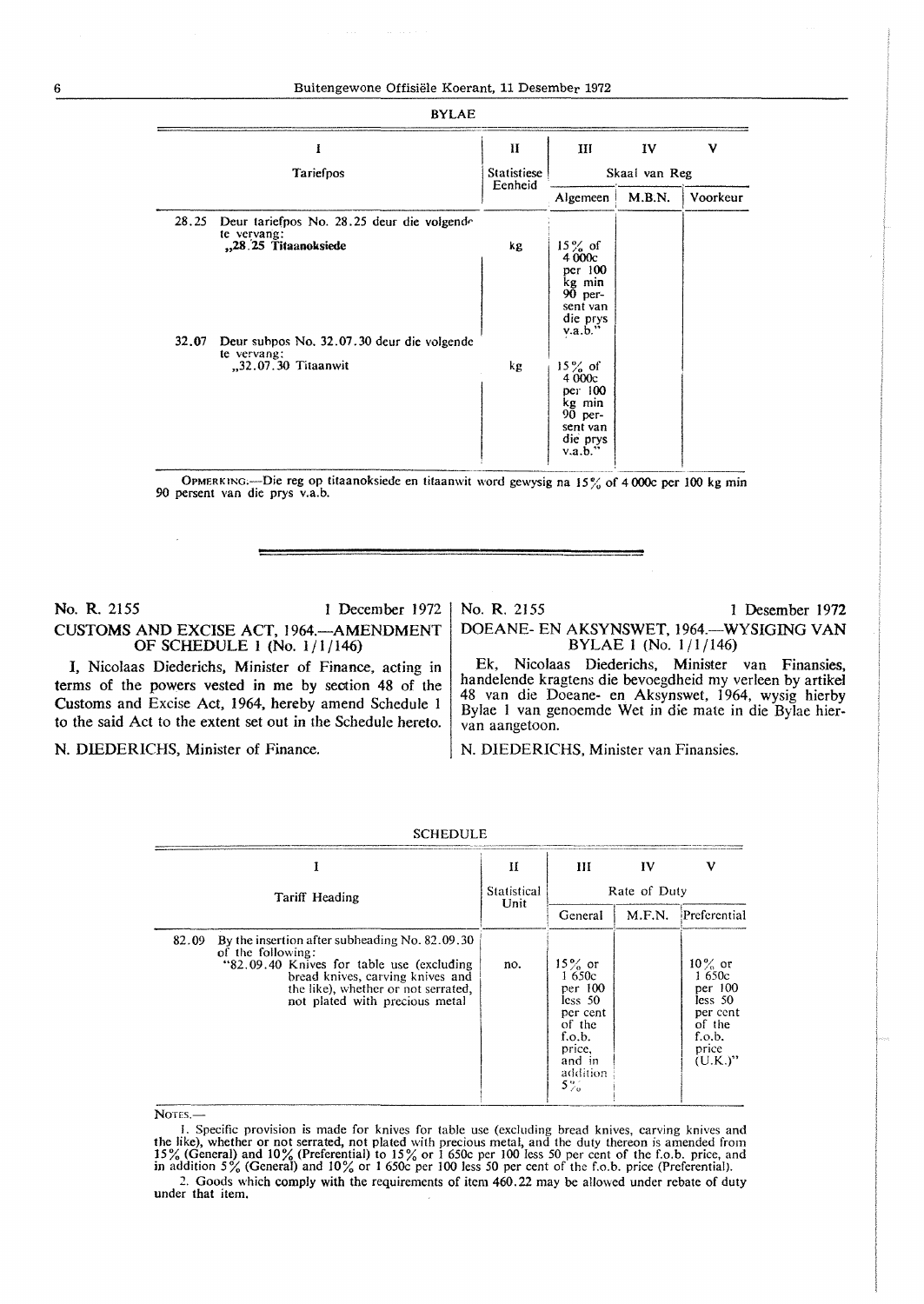### Official Gazette Extraordinary, 11 December 1972

| <b>BYLAE</b> |                                                                                                                                                                                                                      |                        |                                                                                                               |               |                                                                                                 |
|--------------|----------------------------------------------------------------------------------------------------------------------------------------------------------------------------------------------------------------------|------------------------|---------------------------------------------------------------------------------------------------------------|---------------|-------------------------------------------------------------------------------------------------|
|              | I                                                                                                                                                                                                                    | П                      | Ш                                                                                                             | IV            | v                                                                                               |
|              | Tariefpos                                                                                                                                                                                                            | Statistiese<br>Eenheid |                                                                                                               | Skaal van Reg |                                                                                                 |
|              |                                                                                                                                                                                                                      |                        | Algemeen                                                                                                      | M.B.N.        | Voorkeur                                                                                        |
| 82.09        | Deur na subpos No. 82.09.30 die volgende in<br>te voeg:<br>.82.09.40 Messe vir tafelgebruik (uitgeson-<br>derd brood-, yleis- en soortgelyke<br>messe), hetsy getand al dan nie,<br>nie met edelmetaal geplateer nie | getal                  | $15\%$ of<br>1650c<br>per 100<br>$min$ 50<br>persent<br>van die<br>prys<br>v.a.b.,<br>en bo-<br>wendien<br>5% |               | $10\%$ of<br>1650c<br>per 100<br>$min$ 50<br>persent<br>van die<br>prys<br>v.a.b.<br>$(V.K.)$ " |

OPMERKINGS.-

1. Spesifieke voorsiening word gemaak vir messe vir tatelgebruik (uitgesonderd brood-, vleis- en soortgelyke messe), hetsy getand al dan nie, nie met edelmetaal geplateer nie, en die reg daarop word gewysig van 15% (Algem 2. Goedere wat aan die vereistes van item 460.22 voldoen kan by die item met korting op reg toegelaat word.

No. R. 2156 1 December 1972 CUSTOMS AND EXCISE ACT, 1964. AMENDMENT OF SCHEDULE 3 (No. 3 /306)

I, Nicolaas Diederichs, Minister of Finance, acting in terms of the powers vested in me by section 75 of the Customs and Excise Act, 1964, hereby amend Schedule 3 to the said Act to the extent set out in the Schedule hereto.

N. DIEDERICHS, Minister of Finance.

No. R. 2156 I Desember 1972

DOEANE- EN AKSYNSWET, 1964.-WYSIGING VAN BYLAE 3 (No. 3 / 306)

Ek, Nicolaas Diederichs, Minister van Finansics, handelende kragtcns die bcvoegdheid my verleen by artikel 75 van die Doeane- en Aksynswct, 1964, wysig hierby Bylae 3 van gcnoernde Wet in die mate in die Bylae hicrvan aangctoon.

N. DIEDERICHS, Minister van Finansies.

# SCHEDULE

| Item | Tariff Heading and Description                        | Extent of Rebate |
|------|-------------------------------------------------------|------------------|
|      | $315.10$ By the deletion of tariff heading No. 82.09. |                  |

Norn.-The provision for a rebate of duty on rough or unfinished stainless steel knives, for the manu-<br>facture of knives, is withdrawn.

| <b>BYLAE</b> |                                             |                  |  |  |  |
|--------------|---------------------------------------------|------------------|--|--|--|
|              |                                             | Ш                |  |  |  |
|              |                                             |                  |  |  |  |
| Item         | Tariefpos en Beskrywing                     | Mate van Korting |  |  |  |
|              | $315.10$ Deur tariefpos No. 82.09 te skrap. |                  |  |  |  |

OPMERKING.---Die voorsiening vir 'n korting op reg op ru of onafgewerkte vlekvrye staalmesse, vir die vervaardiging van messe, word ingetrek.

fo. **R.** 2158 1 December 1972 **:USTOMS** AND EXCISE ACT, 1964.-AMENDMENT OF SCHEDULE  $5$  (No.  $5/49$ )

aangetoon.

No. R. 2158 1 Desember 1972

DOEANE- EN AKSYNSWET, 1964.-WYSIGING VAN BYLAE 5 (No. 5/49) Ek, Nicolaas Diederichs, Minister van Finansies, hande-

lende kragtens die bevoegdheid my verleen by artikel 75 van die Doeane- en Aksynswet, 1964, wysig hierby Bylae *5* van genoemde Wet in die mate in die Bylae hiervan

I, Nicolaas Diederichs, Minister of Finance, acting in 1 terms of the powers vested in me by section 75 of the lustoms and Excise Act, 1964, hereby amend Schedule to the said Act to the extent set out in the Schedule ereto.

1. DIEDERICHS, Minister of Finance.

N. DIEDERICHS, Minister van Finansies.

7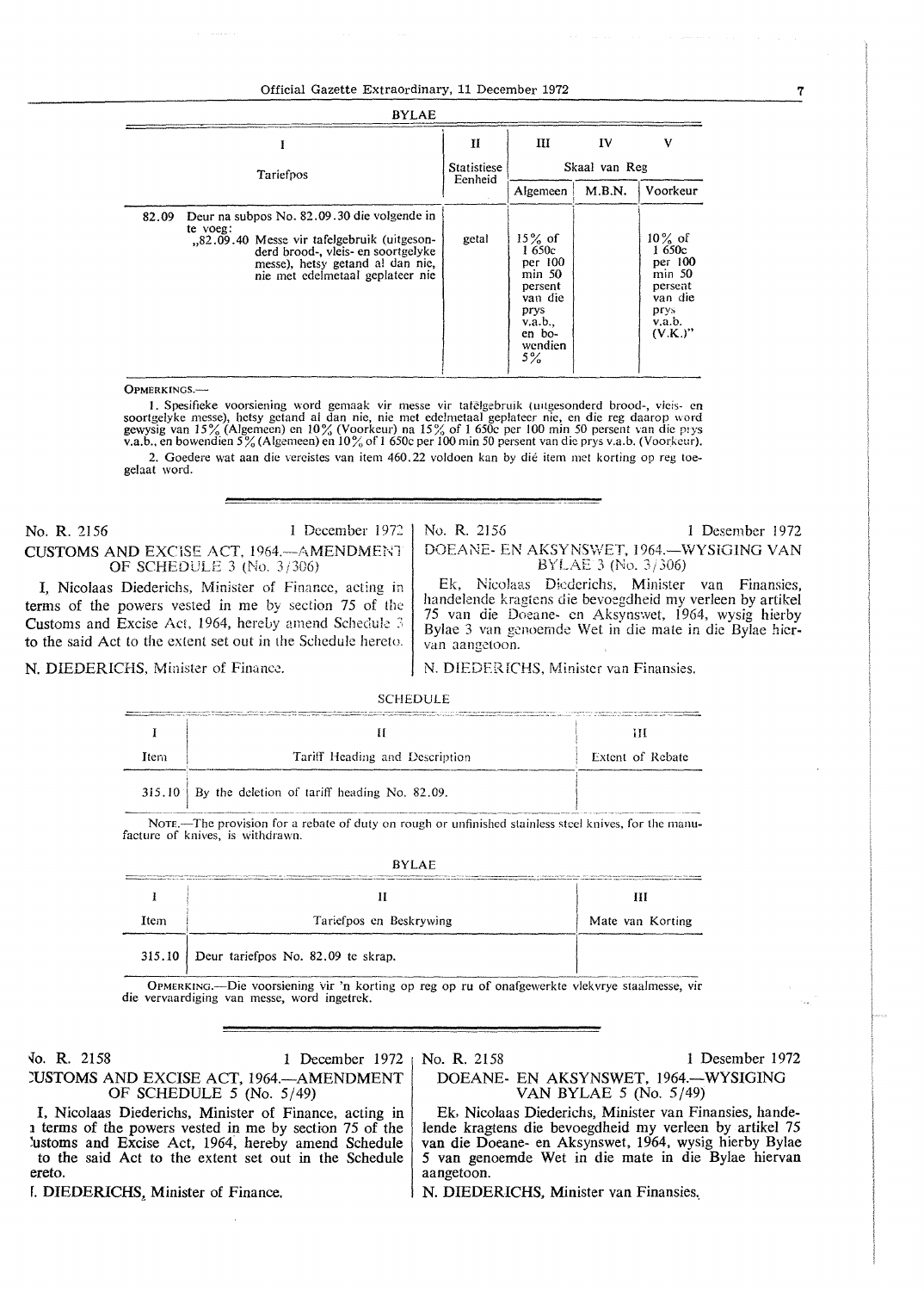## SCHEDULE

| 1      | п                                                                                                                                                                                                                                                                                                                                                                                                                                                                                                                                                                                                                                                                                                                                                                                                                                          | ш                                    |
|--------|--------------------------------------------------------------------------------------------------------------------------------------------------------------------------------------------------------------------------------------------------------------------------------------------------------------------------------------------------------------------------------------------------------------------------------------------------------------------------------------------------------------------------------------------------------------------------------------------------------------------------------------------------------------------------------------------------------------------------------------------------------------------------------------------------------------------------------------------|--------------------------------------|
| Item   | Tariff Heading and Description                                                                                                                                                                                                                                                                                                                                                                                                                                                                                                                                                                                                                                                                                                                                                                                                             | Extent of Refund                     |
| 522.01 | By the substitution for item 522.01 of the following:<br>"522.01 87.00 Motor vehicles imported by <i>bona fide</i> tourists for<br>their own use and exported within 12 months of<br>the date of importation or within such further<br>period as the Secretary may in exceptional cir-<br>cumstances decide                                                                                                                                                                                                                                                                                                                                                                                                                                                                                                                                | Full duty"                           |
| 522.05 | By the substitution for item 522.05 of the following:<br>"522.05 Goods (excluding yachts and motor vehicles) imported<br>by bona fide tourists for their own use, provided the export<br>of such goods take place within 12 months of the date of<br>importation or within such further period as the Secretary<br>may in exceptional circumstances decide                                                                                                                                                                                                                                                                                                                                                                                                                                                                                 | Full duty"                           |
| 532.00 | By the substitution for item 532.00 of the following:<br>'532.00 GOODS ABANDONED TO THE DEPARTMENT<br>Goods which have been entered for home consumption and<br>are unconditionally abandoned to the Department by the<br>owner or goods destroyed with the permission of the<br>Secretary: Provided that the Secretary may decline to<br>accept abandonment or grant permission for destruction:<br>Provided further that acceptance of abandomment or<br>destruction of any goods shall be subject to such conditions<br>as the Minister may prescribe by regulation:<br>87.00 Motor vehicles imported by bona fide tourists,<br>damaged by accident or unavoidable cause<br>(I) Goods while still under the control of the Depart-<br>ment (excluding goods cleared under Schedule<br>No. 3)<br>(II) Goods cleared under Schedule No. 3 | Full duty<br>Full duty<br>Full duty" |

NOTES.-

 $\bar{\mathcal{A}}$ 

1. The provision for the abandonment of goods is restated.

2. The effect of the amendment to items 522.01 and 522.05 is that the period of 12 months in which goods imported by tourists must be exported, may be extended by the Secretary in circumstances·which are exceptional.

| T      | н                                                                                                                                                                                                                                                                                                                                                                                                                                                                                                                                                                                                  | Ш                         |
|--------|----------------------------------------------------------------------------------------------------------------------------------------------------------------------------------------------------------------------------------------------------------------------------------------------------------------------------------------------------------------------------------------------------------------------------------------------------------------------------------------------------------------------------------------------------------------------------------------------------|---------------------------|
| Item   | Tariefpos en Beskrywing                                                                                                                                                                                                                                                                                                                                                                                                                                                                                                                                                                            | Mate van<br>Terugbetaling |
| 522.01 | Deur item 522.01 deur die volgende te vervang:<br>"522.01 87.00 Motorvoertuie ingevoer deur bona fide toeriste vir<br>hulle eie gebruik en wat binne 12 maande van die<br>datum van invoer, of binne sodanige verdere tyd-<br>perk soos die Sekretaris in buitengewone omstan-<br>dighede kan besluit, uitgevoer word                                                                                                                                                                                                                                                                              | Volle reg"                |
| 522.05 | Deur item 522.05 deur die volgende te vervang:<br>"522.05 Goedere (uitgesonderd jagte en motorvoertuie) ingevoer<br>deur <i>bona fide</i> toeriste vir hulle eie gebruik, mits die uit-<br>voer van sodanige goedere binne 12 maande van die datum<br>van invoer, of sodanige verdere tydperk soos die Sekretaris<br>in buitengewone omstandighede kan besluit, plaasvind                                                                                                                                                                                                                          | Volle reg"                |
| 532.00 | Deur item 532.00 deur die volgende te vervang:<br>"532.00 GOEDERE AAN DIE DEPARTEMENT PRYSGEGEE<br>Goedere wat vir binnelandse verbruik geklaar is en onvoor-<br>waardelik aan die Departement prysgegee word deur die<br>elenaar of goedere wat met die toestemming van die Sekre-<br>taris vernietig word: Met dien verstande dat die Sekretaris<br>kan weier om prysgawe te aanvaar of om toestemming vir<br>vernietiging te verleen: Met dien verstande voorts dat aan-<br>vaarding van prysgawe of vernietiging van enige goedere<br>onderworpe sal wees aan die voorwaardes wat die Minister |                           |
|        | by regulasie voorskryf:<br>87.00 Motorvoertuie ingevoer deur <i>bona fide</i> toeriste,<br>wat as gevolg van 'n ongeluk of onvermydelike<br>oorsaak beskadig is                                                                                                                                                                                                                                                                                                                                                                                                                                    | Volle reg                 |
|        | (I) Goedere terwyl dit nog onder die beheer van die<br>Departement is (uitgesonderd goedere kragtens<br>Bylae No. 3 geklaar)                                                                                                                                                                                                                                                                                                                                                                                                                                                                       | Volle reg                 |
|        | (II) Goedere kragtens Bylae No. 3 geklaar                                                                                                                                                                                                                                                                                                                                                                                                                                                                                                                                                          | Volle reg"                |

BYLAE

OPMERKINGS.-

1. Die voorsiening vir die prysgawe van goedere word herskryf.

2. Die uitwerking van die wysiging van items 522.01 en 522.05 is dat die tydperk van t2 maande **waarin** goedere wat deur. toeriste ingcvoer is, uitgevoer moet word, deur die Sekretaris in buitengewone omstandighede verleng kan word.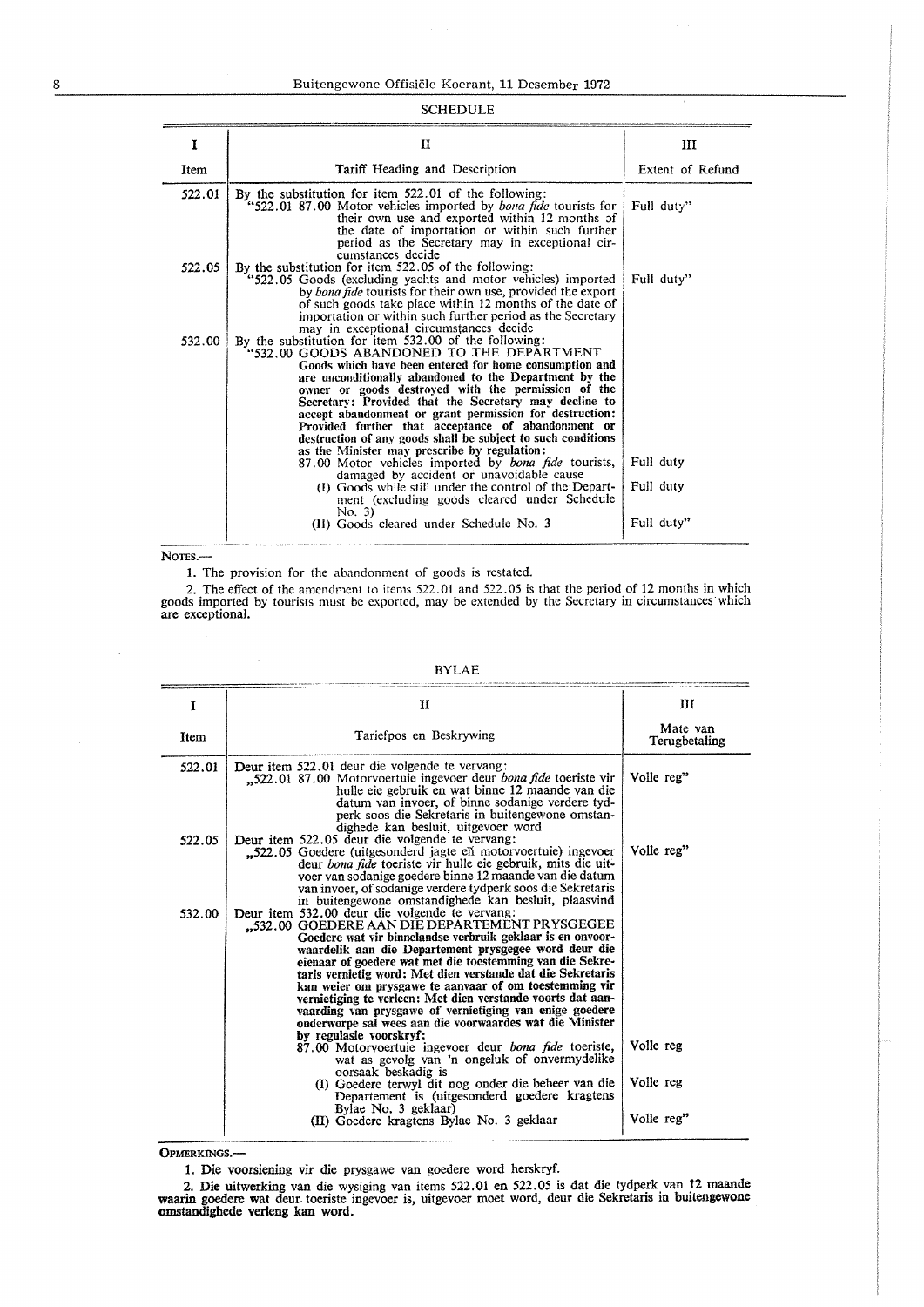Official Gazette Extraordinary, 11 December 1972 99

No. R. 2157 1 December 1972 CUSTOMS AND EXCISE ACT, 1964.-AMENDMENT OF SCHEDULE 4 (No. 4 / 109)

*I,* Nicolaas Diederichs, Minister of Finance, acting in terms of the powers vested in me by section 75 of the Customs and Excise Act, 1964, hereby amend Schedule 4 **to** the said Act to the extent set out in the Schedule hereto.

No. **R.** 2157 I Desember 1972 DOEANE- EN AKSYNSWET, 1964.-WYSIGING VAN BYLAE 4 (No. 4/109)

Ek, Nicolaas Diederichs, Minister van Finansies, handelende kragtens die bevoegdheid my verleen by artikel 75 van die Doeane- en Aksynswet, 1964, wysig hierby Bylae 4 van genocmde Wet in die mate in die Bylae hiervan aangetoon.

**N. DIEDERICHS, Minister of Finance.** N. DIEDERICHS, Minister van Finansies.

SCHEDULE

| I                | н                                                                                                                                                                                                                                                                                                                                                                                                                                                                                                                                                                                                                                                                                                                                                                                                                                                                                               | Ш                                                                   |
|------------------|-------------------------------------------------------------------------------------------------------------------------------------------------------------------------------------------------------------------------------------------------------------------------------------------------------------------------------------------------------------------------------------------------------------------------------------------------------------------------------------------------------------------------------------------------------------------------------------------------------------------------------------------------------------------------------------------------------------------------------------------------------------------------------------------------------------------------------------------------------------------------------------------------|---------------------------------------------------------------------|
| Item             | Tariff Heading and Description                                                                                                                                                                                                                                                                                                                                                                                                                                                                                                                                                                                                                                                                                                                                                                                                                                                                  | <b>Extent of Rebate</b>                                             |
| 407.03<br>412.07 | By the substitution for tariff heading No. 87,00 of the following:<br>"87.00 Motor vehicles, the <i>bona fide</i> property of tourists<br>By the substitution for item $412.07$ of the following:<br>"412.07 Goods unconditionally abandoned to the Department by<br>the owner or goods destroyed with the permission of the<br>Secretary: Provided that the Secretary may decline to<br>accept abandonment or grant permission for destruction:<br>Provided further that acceptance of abandonment or<br>destruction of any goods shall be subject to such conditions<br>as the Minister may prescribe by regulation:<br>87.00 Motor vehicles cleared under any item of this<br>Schedule, damaged by accident or unavoidable<br>cause<br>(I) Goods while still in a customs and excise ware-<br>house or under the control of the Department<br>(excluding goods cleared under Schedule No. 3) | Full duty"<br>Full duty less the duty<br>paid on entry<br>Full duty |
|                  | (II) Goods cleared under Schedule No. 3                                                                                                                                                                                                                                                                                                                                                                                                                                                                                                                                                                                                                                                                                                                                                                                                                                                         | Full duty less the duty<br>paid on entry"                           |

cleared under any item of Schedule No. 4 and thereafter abandoned to the Department. Item 407.03 is amended accordingly.

BYLAE

| Ŧ                | $\cdot$ H                                                                                                                                                                                                                                                                                                                                                                                                                                                                                                                                                                                                                                                                                                                                                                                                                                                                                                                                                                                                                              | Ш                                                                                                                    |
|------------------|----------------------------------------------------------------------------------------------------------------------------------------------------------------------------------------------------------------------------------------------------------------------------------------------------------------------------------------------------------------------------------------------------------------------------------------------------------------------------------------------------------------------------------------------------------------------------------------------------------------------------------------------------------------------------------------------------------------------------------------------------------------------------------------------------------------------------------------------------------------------------------------------------------------------------------------------------------------------------------------------------------------------------------------|----------------------------------------------------------------------------------------------------------------------|
| Item             | Tariefpos en Beskrywing                                                                                                                                                                                                                                                                                                                                                                                                                                                                                                                                                                                                                                                                                                                                                                                                                                                                                                                                                                                                                | Mate van Korting                                                                                                     |
| 407.03<br>412.07 | Deur tariefpos No. 87,00 deur die volgende te vervang:<br>,87.00 Motorvoertuie, die <i>bona fide</i> eiendom van toeriste<br>Deur item 412.07 deur die volgende te vervang:<br>"412.07 Goedere wat onvoorwaardelik aan die Departement prys-<br>gegee word deur die eienaar of goedere wat met die toestem-<br>ming van die Sekretaris vernietig word: Met dien verstande<br>dat die Sekretaris kan weier om prysgawe te aanvaar of om<br>toestemming vir vernietiging te verleen: Met dien verstande<br>voerts dat aanvaarding van prysgawe of vernietiging van<br>enige goedere onderworpe sal wees aan die voorwaardes<br>wat die Minister by regulasie voorskryf:<br>87.00 Motorvoertuie geklaar kragtens enige item van<br>hierdie Bylae, wat as gevolg van 'n ongeluk of<br>onvermydelike oorsaak beskadig is<br>(1) Goedere terwyl dit nog in 'n doeane-en-aksyns-<br>pakhuis of onder die beheer van die Departement<br>is (uitgesonderd goedere kragtens Bylae No. 3<br>geklaar)<br>(II) Goedere kragtens Bylae No. 3 geklaar | Volle reg"<br>Volle reg min die reg<br>by klaring betaal<br>Volle reg<br>Volle reg min die reg<br>by klaring betaal" |

OPMERKING.-Item 412.07 word herskryf en uitgebrei om voorsiening te maak vir 'n korting op reg. op motorvoertuie wat kragtens enige item in Bylac No. 4 geklaar is en daarna aan die Departement prysgegee word. Item 407.03 word dienooreenkomstig gewysig.

No. R. 2160

1 December 1972 CUSTOMS AND EXCISE ACT, 1964. AMENDMENT OF SCHEDULE 7 (No. 7/15)

No. R. 2160

1 Desember 1972

DOEANE-EN AKSYNSWET, 1964.-WYSlGING VAN BYLAE 7 (No. 7/15) Ek, N:colaas Diederichs, Minister van Finansies, hande-

I, Nicolaas Diederichs, Minister of Finance, acting in in terms of the powers vested in me by section 75 of the Customs and Excise Act, 1964, hereby amend Schedule 7 to the said Act to the extent set out in the Schedule hereto.

N. DIEDERICHS, Minister of Finance.

lende kragtens die bevoegdheid my verleen by artikel 75 van die Doeane- en Aksynswet, 1964, wysig hierby Bylae 7 van genoemde Wet in die mate in die Bylae hiervan aangetoon.

N. DIEDERICHS, Minister van Finansies.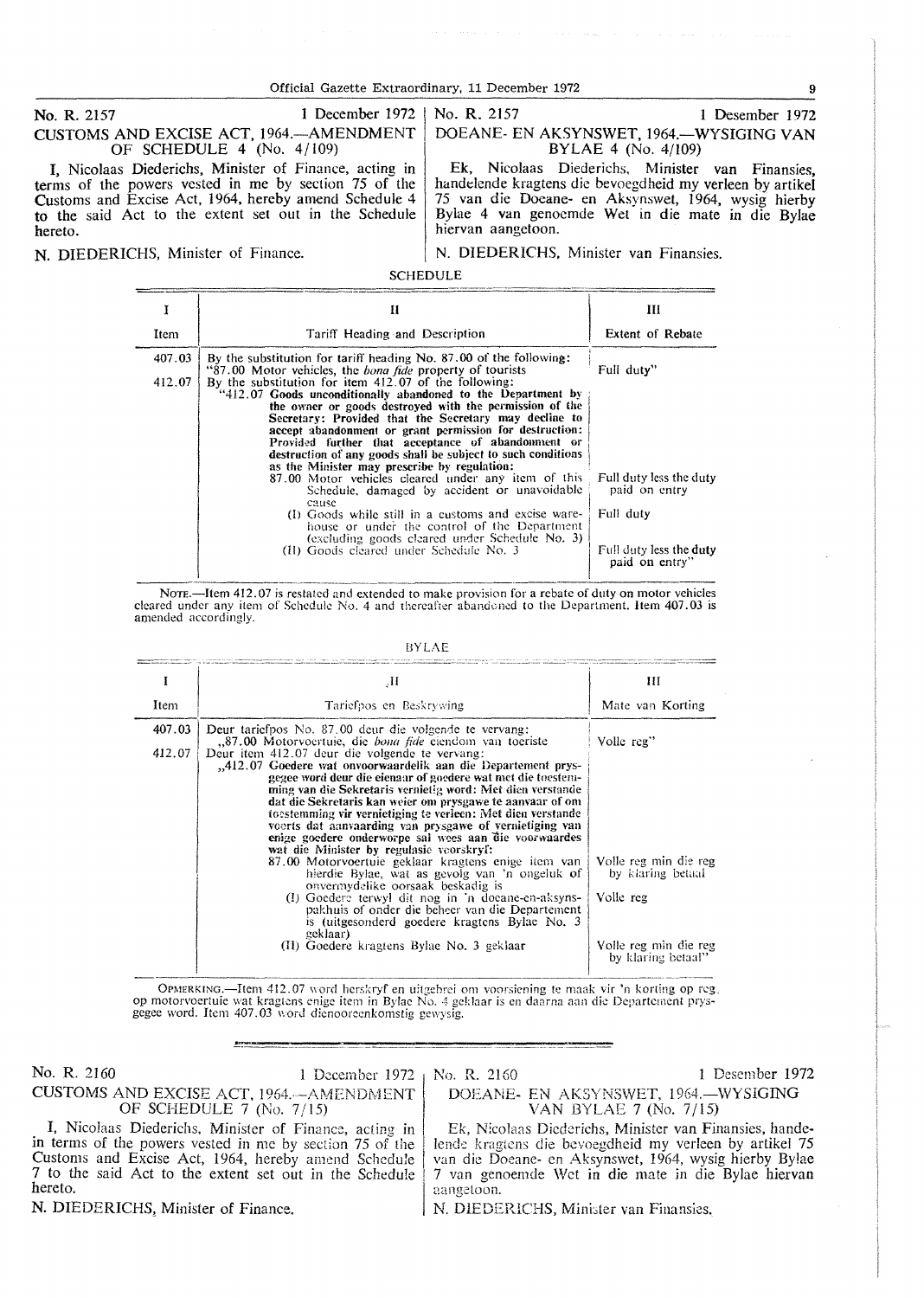#### SCHEDULE

| 1      | П                                                                                                                                                                                                                                                                                                                                                                                                                                                                                                                                                                                                                                                                 | ш                                                    | IV                  |
|--------|-------------------------------------------------------------------------------------------------------------------------------------------------------------------------------------------------------------------------------------------------------------------------------------------------------------------------------------------------------------------------------------------------------------------------------------------------------------------------------------------------------------------------------------------------------------------------------------------------------------------------------------------------------------------|------------------------------------------------------|---------------------|
| Item   | Sales Duty Item, Tariff Heading and Description                                                                                                                                                                                                                                                                                                                                                                                                                                                                                                                                                                                                                   | Extent of<br>Rebate                                  | Extent of<br>Refund |
| 703.03 | By the substitution for item 703.03 of the following:<br>"703.03 Sales duty goods imported by tourists, provided such<br>goods are exported within 12 months of the date of<br>importation or within such further period as the<br>Secretary may in exceptional circumstances decide                                                                                                                                                                                                                                                                                                                                                                              | Full duty                                            | Full duty"          |
| 707.01 | By the substitution for item 707.01 of the following:<br>"707.01 Sales duty goods unconditionally abandoned to the<br>Department by the owner or destroyed with the per-<br>mission of the Secretary: Provided that the Secretary<br>may decline to accept abandonment or grant per-<br>mission for destruction: Provided further that accept-<br>ance of abandonment or destruction of any goods<br>shall be subject to such conditions as the Minister<br>may prescribe by regulation:<br>147.00/87.00 Motor vehicles cleared under any item<br>of this Schedule, damaged by accident<br>or unavoidable cause:<br>(1) The property of <i>bona fide</i> tourists | Full duty                                            | Full duty           |
|        | $(2)$ Other<br>(1) Sales duty goods while still in a customs and<br>excise warehouse or under the control of the<br>Department (excluding goods cleared under<br>rebate of duty)                                                                                                                                                                                                                                                                                                                                                                                                                                                                                  | Full duty<br>Full duty                               | Full duty           |
|        | (II) Other sales duty goods cleared under any item<br>of this Schedule and which are still under the<br>control of the Department                                                                                                                                                                                                                                                                                                                                                                                                                                                                                                                                 | Full<br>duty<br>the<br>less<br>duty paid<br>on entry | Full duty"          |

NOTES.-

I. Provision is made for a refund, under certain conditions, of the sales duty on goods imported by tourists.

2. Item 707.01 is restated and extended to make provision for a rebate of duty on motor vehicles cleared under any item of Schedule No. 7 and thereafter abandoned to the Department.

| 1      | и                                                                                                                                                                                                                                                                                                                                                                                                                                                                                                                                                                                                                                                                                                                                                                                                                                                                                                                                                                                                                                                                                 | Ш                                                                                                     | IV                                   |
|--------|-----------------------------------------------------------------------------------------------------------------------------------------------------------------------------------------------------------------------------------------------------------------------------------------------------------------------------------------------------------------------------------------------------------------------------------------------------------------------------------------------------------------------------------------------------------------------------------------------------------------------------------------------------------------------------------------------------------------------------------------------------------------------------------------------------------------------------------------------------------------------------------------------------------------------------------------------------------------------------------------------------------------------------------------------------------------------------------|-------------------------------------------------------------------------------------------------------|--------------------------------------|
| Item   | Verkoopregitem, Tariefpos en Beskrywing                                                                                                                                                                                                                                                                                                                                                                                                                                                                                                                                                                                                                                                                                                                                                                                                                                                                                                                                                                                                                                           | Mate van<br>Korting                                                                                   | Mate van<br>Terugbetaling            |
| 703.03 | Deur item 703.03 deur die volgende te vervang:<br>703.03 Verkoopreggoedere deur toeriste ingevoer, mits so-<br>danige goedere binne 12 maande van die datum van<br>invoer, of binne sodanige verdere tydperk soos die<br>Sekretaris in buitengewone omstandighede kan besluit,<br>uitgevoer word                                                                                                                                                                                                                                                                                                                                                                                                                                                                                                                                                                                                                                                                                                                                                                                  | Volle reg                                                                                             | Volle reg"                           |
| 707.01 | Deur item 707.01 deur die volgende te vervang:<br>"707.01 Verkoopreggoedere wat onvoorwaardelik aan die<br>Departement prysgegee word deur die eienaar of wat<br>met die toestemming van die Sekretaris vernietig<br>word: Met dien verstande dat die Sekretaris kan<br>weier om prysgawe te aanvaar of om toestemming<br>vir vernietiging te verleen: Met dien verstande voorts<br>dat aanvaarding van prysgawe of vernietiging van<br>enige goedere onderworpe sal wees aan die voor-<br>waardes wat die Minister by regulasie voorskryf:<br>147.00/87.00 Motorvoertuie geklaar kragtens enige<br>item van hierdie Bylae, wat as gevolg<br>van 'n ongeluk of onvermydelike<br>oorsaak beskadig is:<br>(1) Die eiendom van bona fide toeriste<br>$(2)$ Ander<br>(I) Verkoopreggoedere terwyl dit nog in 'n doeane-<br>en-aksynspakhuis of onder die beheer van die<br>Departement is (uitgesonderd goedere met<br>korting op reg geklaar)<br>(II) Ander verkoopreggoedere kragtens enige item<br>van hierdie Bylae geklaar en wat nog onder die<br>beheer van die Departement is | Volle reg<br>Volle reg<br>Volle reg<br>Volle<br>rey<br>die<br>min<br>by<br>reg<br>klaring be-<br>taal | Volle reg<br>Volle reg<br>Volle reg" |

#### BYLAE

0PMERKINGS.-

J. Voorsiening word gemaak vir 'n terugbetaling, ondcr sekere voorwaardes, van die verkoopreg op goedere deur toeriste ingevoer.

2. Item 707.01 word herskryf en uitgebrei om voorsiening te maak vir 'n korting op reg op motorvoertuie wat kragtens enigc item in Bylae No. 7 geklaar is en daarna aan die Departement prysgegee word.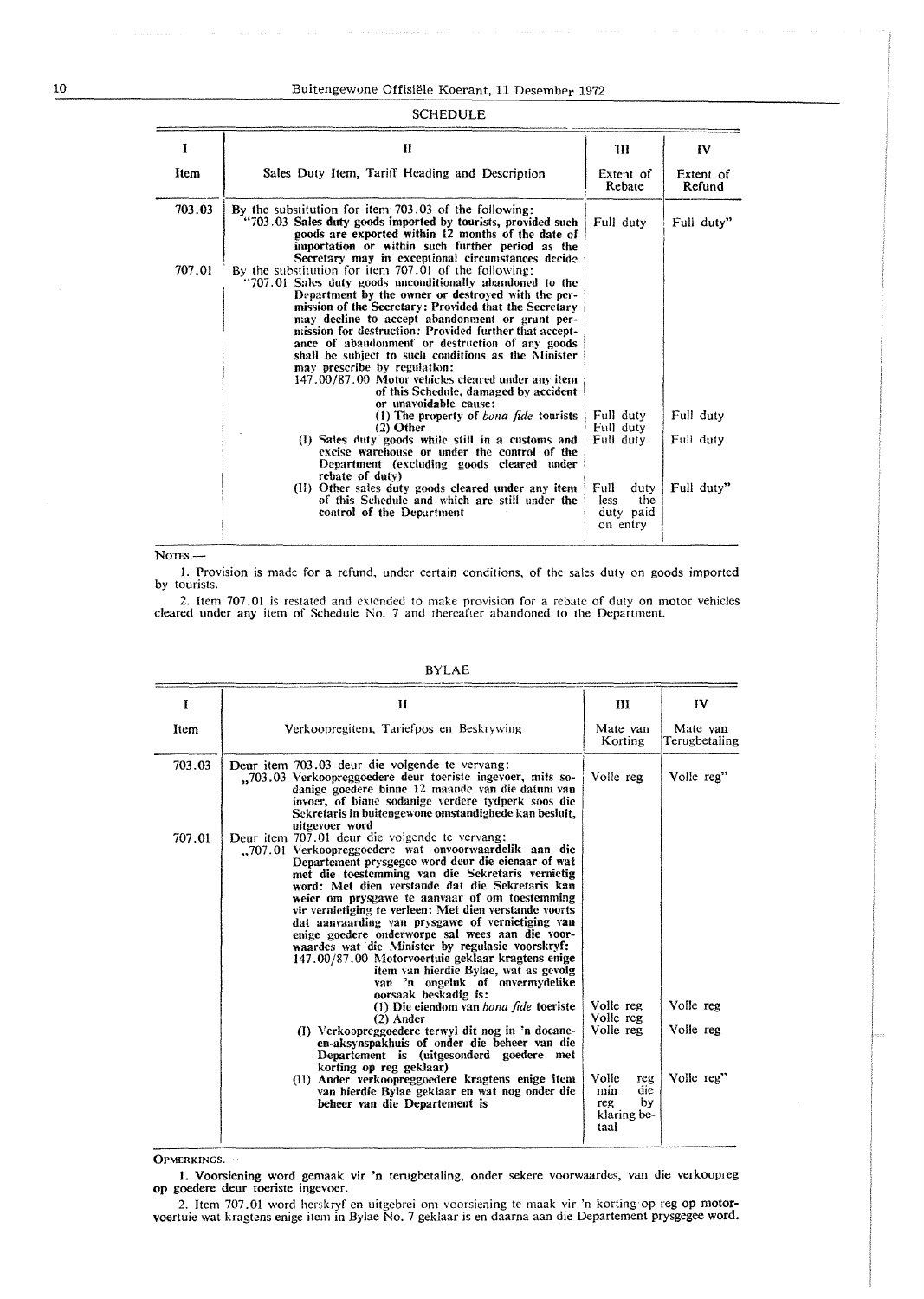#### No. R. 2159 1 December 1972 No. R. 2159 1 Desember 1972

# CUSTOMS AND EXCISE ACT, 1964.-AMENDMENT OF SCHEDULE 6 (No. 6/45)

I, Nicolaas Diederichs, Minister of Finance, acting in terms of the powers vested in me by section 75 of the Customs and Excise Act, 1964, hereby amend Schedule 6 to the said Act to the extent set out in the Schedule hereto.

**N. DIEDERICHS, Minister of Finance.** N. **N. DIEDERICHS**, Minister van Finansies.

# DOEANE- EN AKSYNSWET, 1964.-WYSIGING **VAN**  BYLAE 6 (No. 6/45)

Ek, Nicolaas Diederichs, Minister van Finansies handelende kragtens die bevoegdheid my verleen by artikel 75 van die Doeane- en Aksynswet, 1964, wysig hierby Bylae 6 van genoemde Wet in die mate in die Byhe hiervan aangetoon.

SCHEDULE

|        | П                                                                                                                                                                                                                                                                                                                                                                                                                                                                                                                                                                                                                    | Ш                                                    | $\mathbf{IV}$       |
|--------|----------------------------------------------------------------------------------------------------------------------------------------------------------------------------------------------------------------------------------------------------------------------------------------------------------------------------------------------------------------------------------------------------------------------------------------------------------------------------------------------------------------------------------------------------------------------------------------------------------------------|------------------------------------------------------|---------------------|
| Item   | Tariff Item and Description                                                                                                                                                                                                                                                                                                                                                                                                                                                                                                                                                                                          | Extent of<br>Rebate                                  | Extent of<br>Refund |
| 608.02 | By the substitution for item No. 608.02 of the following:<br>"608.02 Excisable goods and spirituous beverages uncon-<br>ditionally abandoned to the Department by the owner<br>or destroyed with the permission of the Secretary:<br>Provided that the Secretary may decline to accept<br>abandonment or grant permission for destruction:<br>Provided further that acceptance of abandonment or<br>destruction of any goods shall be subject to such<br>conditions as the Minister may prescribe by regu-<br>lation:<br>10 117.05 Motor vehicles cleared under any item of<br>this Schedule, damaged by accident or | Full<br>duty<br>less.<br>the                         |                     |
|        | unavoidable cause<br>.20<br>Excisable goods and spirituous beverages<br>while still in a customs and excise ware-<br>house or under the control of the Depart-<br>ment (excluding goods cleared under rebate<br>of duty)                                                                                                                                                                                                                                                                                                                                                                                             | duty paid<br>on entry<br>Full duty                   | Full duty           |
|        | .30<br>Other excisable goods and spirituous<br>beverages cleared under any item of this<br>Schedule and which are still under the<br>control of the Department                                                                                                                                                                                                                                                                                                                                                                                                                                                       | Full<br>duty<br>the<br>less<br>duty paid<br>on entry | Full duty"          |

Nore.—The item is restated and extended to make provision for a rebate of duty on motor vehicles cleared under any item of Schedule No. 6 and thereafter abandoned to the Department.

| 1      | н                                                                                                                                                                                                                                                                                                                                                                                                                                                                                                                                                                                                                                                                                                                                                                                                                                                                                                                                                                                                                                                                            | Ш                                                                                                                      | IV                        |
|--------|------------------------------------------------------------------------------------------------------------------------------------------------------------------------------------------------------------------------------------------------------------------------------------------------------------------------------------------------------------------------------------------------------------------------------------------------------------------------------------------------------------------------------------------------------------------------------------------------------------------------------------------------------------------------------------------------------------------------------------------------------------------------------------------------------------------------------------------------------------------------------------------------------------------------------------------------------------------------------------------------------------------------------------------------------------------------------|------------------------------------------------------------------------------------------------------------------------|---------------------------|
| Item   | Tariefitem en Beskrywing                                                                                                                                                                                                                                                                                                                                                                                                                                                                                                                                                                                                                                                                                                                                                                                                                                                                                                                                                                                                                                                     | Mate van<br>Korting                                                                                                    | Mate van<br>Terugbetaling |
| 608.02 | Deur item No. 608.02 deur die volgende te vervang:<br>.,608.02 Synsbare goedere en spiritusdranke wat onvoor-<br>waardelik aan die Departement prysgegee word deur<br>die eienaar of wat met die toestemming van die<br>Sekretaris vernietig word: Met dien verstande dat<br>die Sekretaris kan weier om prysgawe te aanvaar of<br>om toestemming vir vernietiging te verleen: Met dien<br>verstande voorts dat aanvaarding van prysgawe of<br>vernietiging van enige goedere onderworpe sal wees<br>aan die voorwaardes wat die Minister by regulasie<br>voorskryf:<br>.10 117.05 Motorvoertuie geklaar kragtens enige item.<br>van hierdie Bylae, wat as gevolg van 'n<br>ongeluk of onvermydelike oorsaak be-<br>skadig is<br>. 20<br>Synsbare goedere en spiritusdranke terwyl<br>dit nog in 'n doeane-en-aksynspakhuis of<br>onder die beheer van die Departement is<br>(uitgesonderd goedere met korting op reg<br>geklaar)<br>.30<br>Ander synsbare goedere en spiritusdranke<br>kragtens enige item van hierdie Bylae ge-<br>geklaar en wat nog onder die beheer van | Volle<br>reg<br>die<br>min<br>by<br>reg<br>klaring be-<br>taal<br>Volle reg<br>Volle<br>reg<br>die<br>min<br>by<br>reg | Volle reg<br>Volle reg"   |
|        | die Departement is                                                                                                                                                                                                                                                                                                                                                                                                                                                                                                                                                                                                                                                                                                                                                                                                                                                                                                                                                                                                                                                           | klaring be-<br>taal                                                                                                    |                           |

#### **BYLAE**

OPMERKING.-Die item word herskryf en uitgebrei om voorsiening te maak vir 'n korting op reg op motorvoertuie wat kragtens enige item in Bylae No. 6 geklaar is en daama aan die Departement **prys**gegee word.